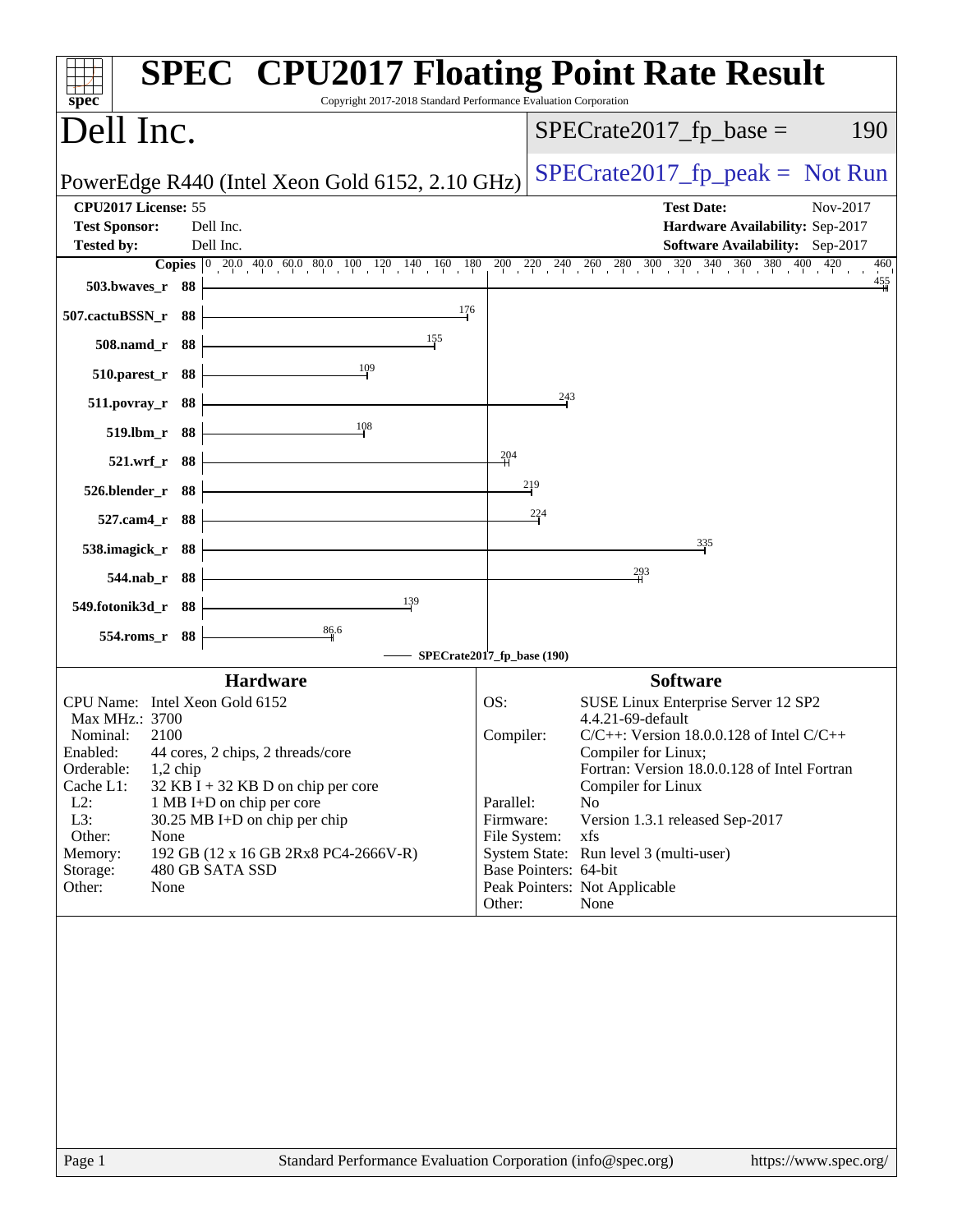| <b>SPEC CPU2017 Floating Point Rate Result</b><br>Copyright 2017-2018 Standard Performance Evaluation Corporation<br>$spec*$ |               |                |       |                |       |                      |       |                           |                |                   |                |              |                                 |              |
|------------------------------------------------------------------------------------------------------------------------------|---------------|----------------|-------|----------------|-------|----------------------|-------|---------------------------|----------------|-------------------|----------------|--------------|---------------------------------|--------------|
| Dell Inc.                                                                                                                    |               |                |       |                |       |                      |       | $SPECrate2017_fp\_base =$ |                |                   |                |              |                                 | 190          |
| $SPECrate2017_fp\_peak = Not Run$<br>PowerEdge R440 (Intel Xeon Gold 6152, 2.10 GHz)                                         |               |                |       |                |       |                      |       |                           |                |                   |                |              |                                 |              |
| CPU2017 License: 55                                                                                                          |               |                |       |                |       |                      |       |                           |                | <b>Test Date:</b> |                |              | Nov-2017                        |              |
| <b>Test Sponsor:</b>                                                                                                         | Dell Inc.     |                |       |                |       |                      |       |                           |                |                   |                |              | Hardware Availability: Sep-2017 |              |
| <b>Tested by:</b>                                                                                                            | Dell Inc.     |                |       |                |       |                      |       |                           |                |                   |                |              | Software Availability: Sep-2017 |              |
|                                                                                                                              |               |                |       |                |       |                      |       |                           |                |                   |                |              |                                 |              |
|                                                                                                                              |               |                |       |                |       | <b>Results Table</b> |       |                           |                |                   |                |              |                                 |              |
|                                                                                                                              |               |                |       | <b>Base</b>    |       |                      |       |                           |                |                   | Peak           |              |                                 |              |
| <b>Benchmark</b>                                                                                                             | <b>Copies</b> | <b>Seconds</b> | Ratio | <b>Seconds</b> | Ratio | <b>Seconds</b>       | Ratio | <b>Copies</b>             | <b>Seconds</b> | <b>Ratio</b>      | <b>Seconds</b> | <b>Ratio</b> | <b>Seconds</b>                  | <b>Ratio</b> |
| 503.bwaves r                                                                                                                 | 88            | 1938           | 455   | 1945           | 454   | 1932                 | 457   |                           |                |                   |                |              |                                 |              |
| 507.cactuBSSN_r                                                                                                              | 88            | 632            | 176   | 633            | 176   | 632                  | 176   |                           |                |                   |                |              |                                 |              |
| 508.namd r                                                                                                                   | 88            | 541            | 154   | 540            | 155   | 541                  | 155   |                           |                |                   |                |              |                                 |              |
| 510.parest_r                                                                                                                 | 88            | 2096           | 110   | 2103           | 109   | 2103                 | 109   |                           |                |                   |                |              |                                 |              |
| 511.povray_r                                                                                                                 | 88            | 846            | 243   | 845            | 243   | 848                  | 242   |                           |                |                   |                |              |                                 |              |
| 519.lbm r                                                                                                                    | 88            | 864            | 107   | 861            | 108   | 861                  | 108   |                           |                |                   |                |              |                                 |              |
| $521.wrf_r$                                                                                                                  | 88            | 966            | 204   | 979            | 201   | 966                  | 204   |                           |                |                   |                |              |                                 |              |
| 526.blender_r                                                                                                                | 88            | 612            | 219   | 611            | 219   | 611                  | 219   |                           |                |                   |                |              |                                 |              |
| 527.cam4 r                                                                                                                   | 88            | 688            | 224   | 687            | 224   | 687                  | 224   |                           |                |                   |                |              |                                 |              |
| 538.imagick_r                                                                                                                | 88            | 654            | 335   | 654            | 334   | 654                  | 335   |                           |                |                   |                |              |                                 |              |
| 544.nab_r                                                                                                                    | 88            | 506            | 293   | 509            | 291   | 506                  | 293   |                           |                |                   |                |              |                                 |              |
| 549.fotonik3d_r                                                                                                              | 88            | 2467           | 139   | 2466           | 139   | 2468                 | 139   |                           |                |                   |                |              |                                 |              |
| 554.roms_r                                                                                                                   | 88            | 1614           | 86.6  | 1626           | 86.0  | 1612                 | 86.7  |                           |                |                   |                |              |                                 |              |
| $SPECrate2017_fp\_base =$                                                                                                    |               |                | 190   |                |       |                      |       |                           |                |                   |                |              |                                 |              |
| $SPECrate2017_fp\_peak =$<br><b>Not Run</b>                                                                                  |               |                |       |                |       |                      |       |                           |                |                   |                |              |                                 |              |
| Results appear in the order in which they were run. Bold underlined text indicates a median measurement.                     |               |                |       |                |       |                      |       |                           |                |                   |                |              |                                 |              |
| <b>Submit Notes</b><br>The numactl mechanism was used to bind copies to processors. The config file option 'submit'          |               |                |       |                |       |                      |       |                           |                |                   |                |              |                                 |              |
| was used to generate numactl commands to bind each copy to a specific processor.                                             |               |                |       |                |       |                      |       |                           |                |                   |                |              |                                 |              |

### **[Operating System Notes](http://www.spec.org/auto/cpu2017/Docs/result-fields.html#OperatingSystemNotes)**

Stack size set to unlimited using "ulimit -s unlimited"

For details, please see the config file.

### **[General Notes](http://www.spec.org/auto/cpu2017/Docs/result-fields.html#GeneralNotes)**

Environment variables set by runcpu before the start of the run: LD\_LIBRARY\_PATH = "/root/cpu2017/lib/ia32:/root/cpu2017/lib/intel64:/root/cpu2017/je5.0.1-32:/root/cpu2017/je5.0.1-64"

 Binaries compiled on a system with 1x Intel Core i7-4790 CPU + 32GB RAM memory using Redhat Enterprise Linux 7.4 Transparent Huge Pages enabled by default Prior to runcpu invocation Filesystem page cache synced and cleared with: sync; echo 3> /proc/sys/vm/drop\_caches runcpu command invoked through numactl i.e.: numactl --interleave=all runcpu <etc>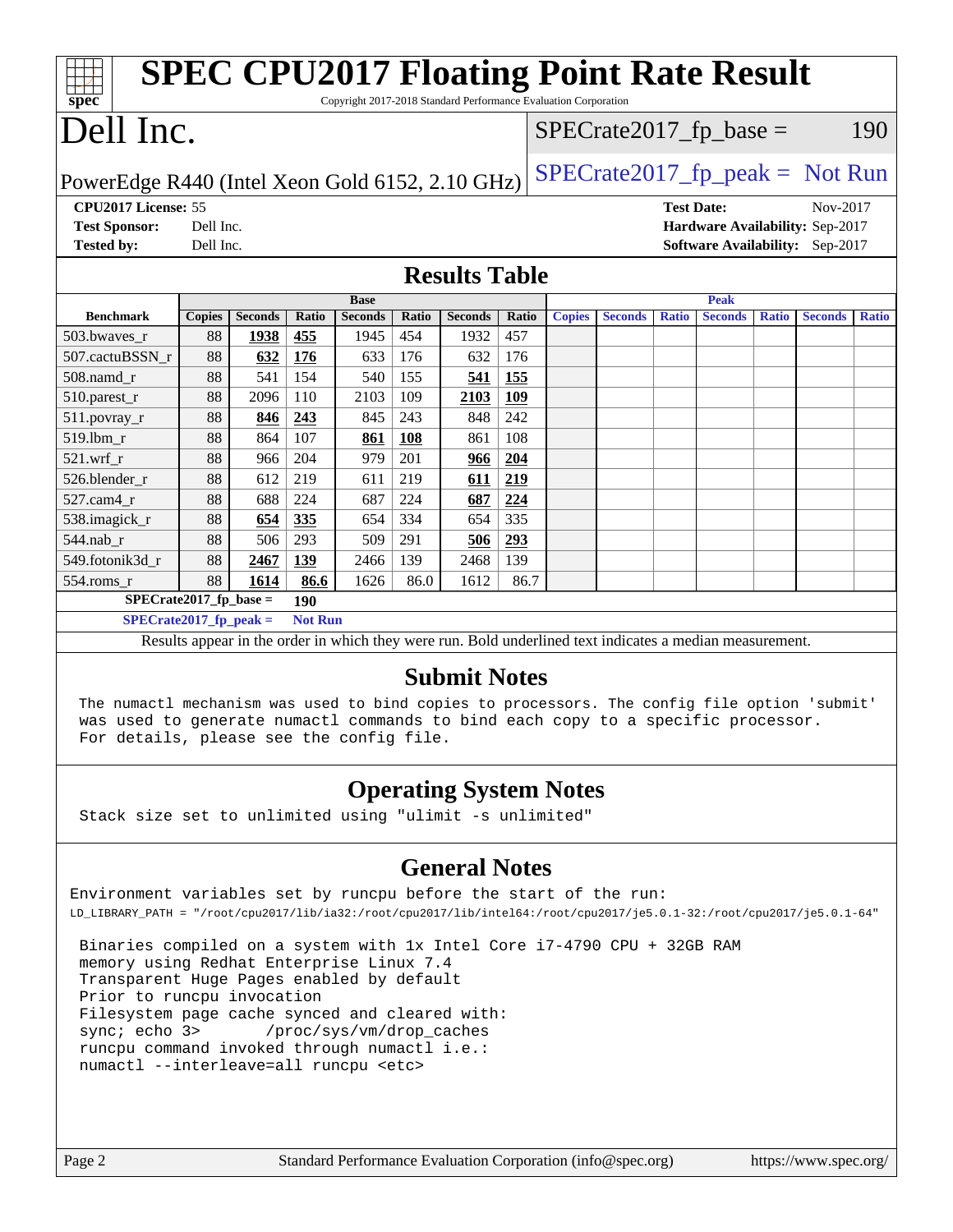| <b>SPEC CPU2017 Floating Point Rate Result</b><br>$spec^*$                                                                                                                                                                                                                                                                                                                                                                                                                                                                                                                                                                                                                                                                                                                                                                                                                                                                                                                                                                                                                                                                                                                                                                                                                                                                                                                                                                                                                                                                                                                                                                          | Copyright 2017-2018 Standard Performance Evaluation Corporation                                     |                                   |                                 |                       |
|-------------------------------------------------------------------------------------------------------------------------------------------------------------------------------------------------------------------------------------------------------------------------------------------------------------------------------------------------------------------------------------------------------------------------------------------------------------------------------------------------------------------------------------------------------------------------------------------------------------------------------------------------------------------------------------------------------------------------------------------------------------------------------------------------------------------------------------------------------------------------------------------------------------------------------------------------------------------------------------------------------------------------------------------------------------------------------------------------------------------------------------------------------------------------------------------------------------------------------------------------------------------------------------------------------------------------------------------------------------------------------------------------------------------------------------------------------------------------------------------------------------------------------------------------------------------------------------------------------------------------------------|-----------------------------------------------------------------------------------------------------|-----------------------------------|---------------------------------|-----------------------|
| Dell Inc.                                                                                                                                                                                                                                                                                                                                                                                                                                                                                                                                                                                                                                                                                                                                                                                                                                                                                                                                                                                                                                                                                                                                                                                                                                                                                                                                                                                                                                                                                                                                                                                                                           |                                                                                                     | $SPECrate2017fp base =$           |                                 | 190                   |
| PowerEdge R440 (Intel Xeon Gold 6152, 2.10 GHz)                                                                                                                                                                                                                                                                                                                                                                                                                                                                                                                                                                                                                                                                                                                                                                                                                                                                                                                                                                                                                                                                                                                                                                                                                                                                                                                                                                                                                                                                                                                                                                                     |                                                                                                     | $SPECrate2017_fp\_peak = Not Run$ |                                 |                       |
| CPU2017 License: 55                                                                                                                                                                                                                                                                                                                                                                                                                                                                                                                                                                                                                                                                                                                                                                                                                                                                                                                                                                                                                                                                                                                                                                                                                                                                                                                                                                                                                                                                                                                                                                                                                 |                                                                                                     |                                   | <b>Test Date:</b>               | Nov-2017              |
| <b>Test Sponsor:</b><br>Dell Inc.                                                                                                                                                                                                                                                                                                                                                                                                                                                                                                                                                                                                                                                                                                                                                                                                                                                                                                                                                                                                                                                                                                                                                                                                                                                                                                                                                                                                                                                                                                                                                                                                   |                                                                                                     |                                   | Hardware Availability: Sep-2017 |                       |
| Dell Inc.<br><b>Tested by:</b>                                                                                                                                                                                                                                                                                                                                                                                                                                                                                                                                                                                                                                                                                                                                                                                                                                                                                                                                                                                                                                                                                                                                                                                                                                                                                                                                                                                                                                                                                                                                                                                                      |                                                                                                     |                                   | Software Availability: Sep-2017 |                       |
|                                                                                                                                                                                                                                                                                                                                                                                                                                                                                                                                                                                                                                                                                                                                                                                                                                                                                                                                                                                                                                                                                                                                                                                                                                                                                                                                                                                                                                                                                                                                                                                                                                     | <b>Platform Notes</b>                                                                               |                                   |                                 |                       |
| BIOS settings:<br>Logical Processor Enabled<br>Virtualization Technology Disabled<br>Sub NUMA Cluster Enabled<br>System Profile set to Custom<br>CPU Performance set to Maximum Performance<br>C1E Disabled<br>C States set to Autonomous<br>Uncore Frequency set to Dynamic<br>Memory Patrol Scrub Disabled<br>Energy Efficiency Policy set to Performance<br>CPU Interconnect Bus Link Power Management Disabled<br>PCI ASPM L1 Link Power Management Disabled<br>Sysinfo program /root/cpu2017/bin/sysinfo<br>Rev: r5797 of 2017-06-14 96c45e4568ad54c135fd618bcc091c0f<br>running on linux-jlsy Thu Nov 9 20:51:48 2017<br>SUT (System Under Test) info as seen by some common utilities.<br>For more information on this section, see<br>https://www.spec.org/cpu2017/Docs/config.html#sysinfo<br>From /proc/cpuinfo<br>model name: Intel(R) Xeon(R) Gold 6152 CPU @ 2.10GHz<br>"physical id"s (chips)<br>2<br>88 "processors"<br>cores, siblings (Caution: counting these is hw and system dependent. The following<br>excerpts from /proc/cpuinfo might not be reliable. Use with caution.)<br>cpu cores $: 22$<br>siblings : 44<br>physical 0: cores 0 1 2 3 4 5 8 9 10 11 12 16 17 18 19 20 21 24 25 26 27 28<br>physical 1: cores 0 1 2 3 4 5 8 9 10 11 12 16 17 18 19 20 21 24 25 26 27 28<br>From lscpu:<br>Architecture:<br>x86_64<br>$CPU$ op-mode( $s$ ):<br>Byte Order:<br>CPU(s):<br>88<br>$0 - 87$<br>On-line CPU(s) list:<br>Thread(s) per core:<br>2<br>22<br>Core(s) per socket:<br>Socket(s):<br>2<br>NUMA $node(s):$<br>4<br>Vendor ID:<br>CPU family:<br>6<br>Model:<br>85<br>Model name:<br>Stepping:<br>4 | $32$ -bit, $64$ -bit<br>Little Endian<br>GenuineIntel<br>$Intel(R) Xeon(R) Gold 6152 CPU @ 2.10GHz$ |                                   |                                 |                       |
|                                                                                                                                                                                                                                                                                                                                                                                                                                                                                                                                                                                                                                                                                                                                                                                                                                                                                                                                                                                                                                                                                                                                                                                                                                                                                                                                                                                                                                                                                                                                                                                                                                     | (Continued on next page)                                                                            |                                   |                                 |                       |
| Page 3                                                                                                                                                                                                                                                                                                                                                                                                                                                                                                                                                                                                                                                                                                                                                                                                                                                                                                                                                                                                                                                                                                                                                                                                                                                                                                                                                                                                                                                                                                                                                                                                                              | Standard Performance Evaluation Corporation (info@spec.org)                                         |                                   |                                 | https://www.spec.org/ |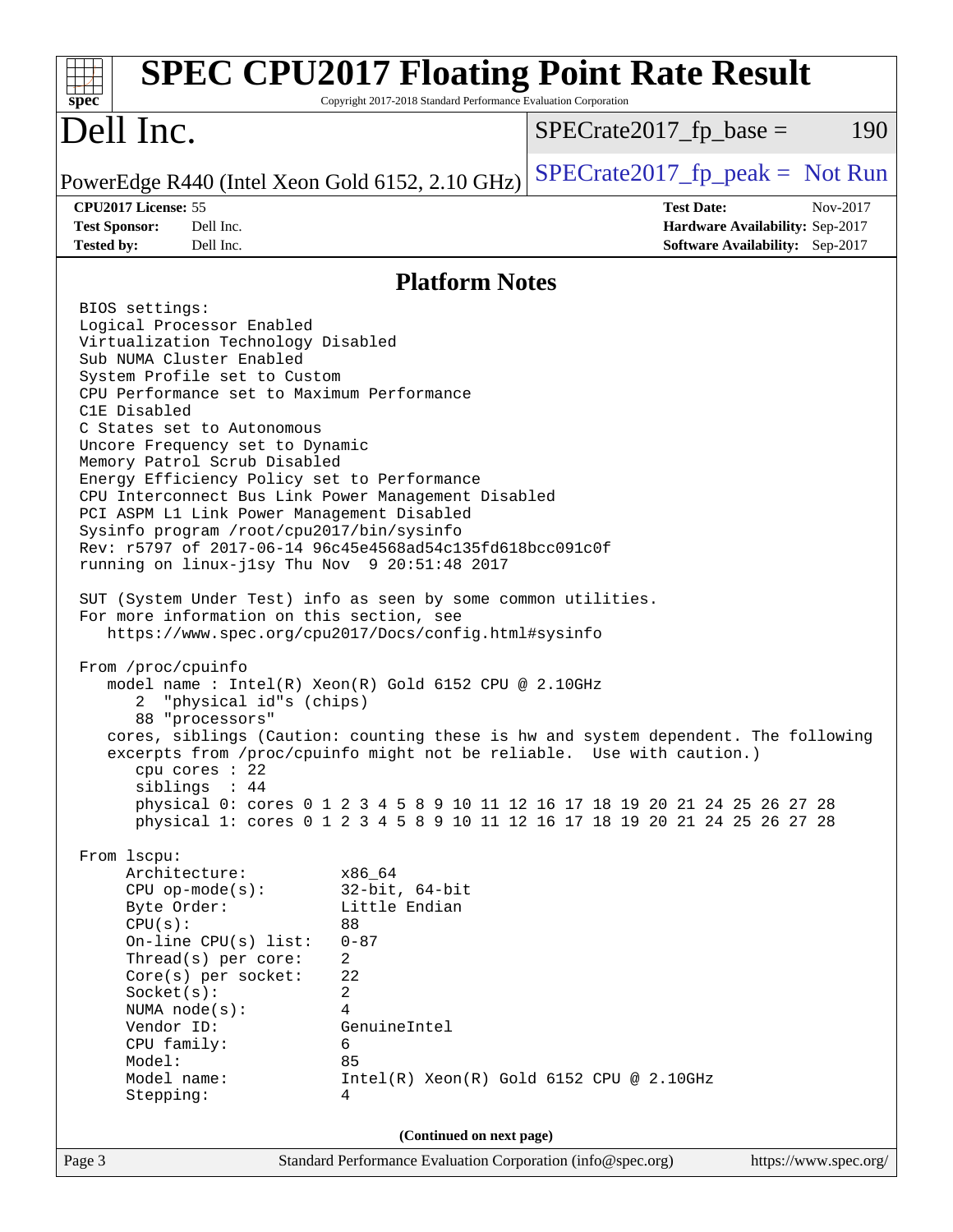| <b>SPEC CPU2017 Floating Point Rate Result</b><br>Copyright 2017-2018 Standard Performance Evaluation Corporation<br>Spec                                                                                                                                                                                                                                                                                                                                                                                                                                                                                                                                                                                                                                                                                                                                                                                                                                                                                                                                                                                                                                                                                                                                                                                                                                                                                                                                                                                                                                                                                                                                                                                                                                                                                                                                                                                                                                                                                                                                                                                                                                                                                 |                                                                                                     |
|-----------------------------------------------------------------------------------------------------------------------------------------------------------------------------------------------------------------------------------------------------------------------------------------------------------------------------------------------------------------------------------------------------------------------------------------------------------------------------------------------------------------------------------------------------------------------------------------------------------------------------------------------------------------------------------------------------------------------------------------------------------------------------------------------------------------------------------------------------------------------------------------------------------------------------------------------------------------------------------------------------------------------------------------------------------------------------------------------------------------------------------------------------------------------------------------------------------------------------------------------------------------------------------------------------------------------------------------------------------------------------------------------------------------------------------------------------------------------------------------------------------------------------------------------------------------------------------------------------------------------------------------------------------------------------------------------------------------------------------------------------------------------------------------------------------------------------------------------------------------------------------------------------------------------------------------------------------------------------------------------------------------------------------------------------------------------------------------------------------------------------------------------------------------------------------------------------------|-----------------------------------------------------------------------------------------------------|
| Dell Inc.                                                                                                                                                                                                                                                                                                                                                                                                                                                                                                                                                                                                                                                                                                                                                                                                                                                                                                                                                                                                                                                                                                                                                                                                                                                                                                                                                                                                                                                                                                                                                                                                                                                                                                                                                                                                                                                                                                                                                                                                                                                                                                                                                                                                 | $SPECrate2017fr base =$<br>190                                                                      |
| PowerEdge R440 (Intel Xeon Gold 6152, 2.10 GHz)                                                                                                                                                                                                                                                                                                                                                                                                                                                                                                                                                                                                                                                                                                                                                                                                                                                                                                                                                                                                                                                                                                                                                                                                                                                                                                                                                                                                                                                                                                                                                                                                                                                                                                                                                                                                                                                                                                                                                                                                                                                                                                                                                           | $SPECrate2017fr peak = Not Run$                                                                     |
| CPU2017 License: 55<br><b>Test Sponsor:</b><br>Dell Inc.<br>Dell Inc.<br><b>Tested by:</b>                                                                                                                                                                                                                                                                                                                                                                                                                                                                                                                                                                                                                                                                                                                                                                                                                                                                                                                                                                                                                                                                                                                                                                                                                                                                                                                                                                                                                                                                                                                                                                                                                                                                                                                                                                                                                                                                                                                                                                                                                                                                                                                | <b>Test Date:</b><br>Nov-2017<br>Hardware Availability: Sep-2017<br>Software Availability: Sep-2017 |
| <b>Platform Notes (Continued)</b>                                                                                                                                                                                                                                                                                                                                                                                                                                                                                                                                                                                                                                                                                                                                                                                                                                                                                                                                                                                                                                                                                                                                                                                                                                                                                                                                                                                                                                                                                                                                                                                                                                                                                                                                                                                                                                                                                                                                                                                                                                                                                                                                                                         |                                                                                                     |
| CPU MHz:<br>2095.173<br>4190.34<br>BogoMIPS:<br>Virtualization:<br>$VT - x$<br>Lld cache:<br>32K<br>Lli cache:<br>32K<br>$L2$ cache:<br>1024K<br>L3 cache:<br>30976K<br>NUMA node0 CPU(s):<br>0, 4, 8, 12, 16, 20, 24, 28, 32, 36, 40, 44, 48, 52, 56, 60, 64, 68, 72, 76, 80, 84<br>NUMA nodel CPU(s):<br>1, 5, 9, 13, 17, 21, 25, 29, 33, 37, 41, 45, 49, 53, 57, 61, 65, 69, 73, 77, 81, 85<br>NUMA $node2$ $CPU(s)$ :<br>2, 6, 10, 14, 18, 22, 26, 30, 34, 38, 42, 46, 50, 54, 58, 62, 66, 70, 74, 78, 82, 86<br>NUMA $node3$ $CPU(s)$ :<br>3, 7, 11, 15, 19, 23, 27, 31, 35, 39, 43, 47, 51, 55, 59, 63, 67, 71, 75, 79, 83, 87<br>Flaqs:<br>pat pse36 clflush dts acpi mmx fxsr sse sse2 ss ht tm pbe syscall nx pdpelgb rdtscp<br>lm constant_tsc art arch_perfmon pebs bts rep_good nopl xtopology nonstop_tsc<br>aperfmperf eagerfpu pni pclmulqdq dtes64 monitor ds_cpl vmx smx est tm2 ssse3 sdbg<br>fma cx16 xtpr pdcm pcid dca sse4_1 sse4_2 x2apic movbe popcnt tsc_deadline_timer aes<br>xsave avx f16c rdrand lahf_lm abm 3dnowprefetch ida arat epb pln pts dtherm intel_pt<br>tpr_shadow vnmi flexpriority ept vpid fsgsbase tsc_adjust bmil hle avx2 smep bmi2<br>erms invpcid rtm cqm mpx avx512f avx512dq rdseed adx smap clflushopt clwb avx512cd<br>avx512bw avx512vl xsaveopt xsavec xgetbvl cqm_llc cqm_occup_llc<br>/proc/cpuinfo cache data<br>cache size : $30976$ KB<br>From numactl --hardware WARNING: a numactl 'node' might or might not correspond to a<br>physical chip.<br>$available: 4 nodes (0-3)$<br>node 0 cpus: 0 4 8 12 16 20 24 28 32 36 40 44 48 52 56 60 64 68 72 76 80 84<br>node 0 size: 46899 MB<br>node 0 free: 46587 MB<br>node 1 cpus: 1 5 9 13 17 21 25 29 33 37 41 45 49 53 57 61 65 69 73 77 81 85<br>node 1 size: 48369 MB<br>node 1 free: 48073 MB<br>node 2 cpus: 2 6 10 14 18 22 26 30 34 38 42 46 50 54 58 62 66 70 74 78 82 86<br>node 2 size: 48369 MB<br>node 2 free: 48104 MB<br>node 3 cpus: 3 7 11 15 19 23 27 31 35 39 43 47 51 55 59 63 67 71 75 79 83 87<br>node 3 size: 48245 MB<br>node 3 free: 47967 MB<br>node distances:<br>node<br>$\Omega$<br>$\mathbf{1}$<br>2<br>3<br>0:<br>10<br>21<br>11<br>21<br>1:<br>21 10<br>21<br>11 | fpu vme de pse tsc msr pae mce cx8 apic sep mtrr pge mca cmov                                       |
| (Continued on next page)<br>Standard Performance Evaluation Corporation (info@spec.org)<br>Page 4                                                                                                                                                                                                                                                                                                                                                                                                                                                                                                                                                                                                                                                                                                                                                                                                                                                                                                                                                                                                                                                                                                                                                                                                                                                                                                                                                                                                                                                                                                                                                                                                                                                                                                                                                                                                                                                                                                                                                                                                                                                                                                         | https://www.spec.org/                                                                               |
|                                                                                                                                                                                                                                                                                                                                                                                                                                                                                                                                                                                                                                                                                                                                                                                                                                                                                                                                                                                                                                                                                                                                                                                                                                                                                                                                                                                                                                                                                                                                                                                                                                                                                                                                                                                                                                                                                                                                                                                                                                                                                                                                                                                                           |                                                                                                     |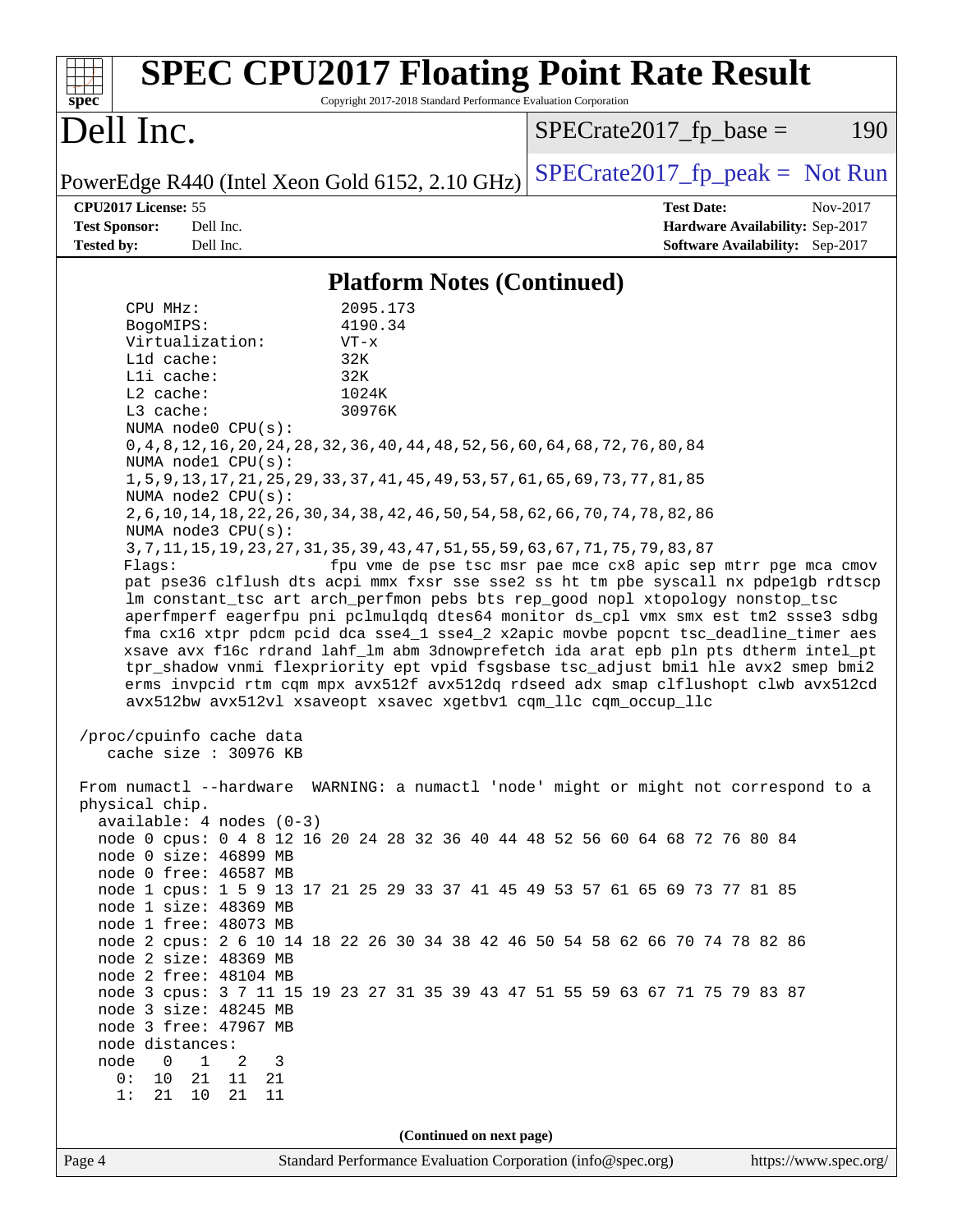| <b>SPEC CPU2017 Floating Point Rate Result</b><br>Copyright 2017-2018 Standard Performance Evaluation Corporation<br>spec <sup>®</sup>                                                                                                                                                                                                                                                                                                                                                                                                                                                                    |                                                                                                            |
|-----------------------------------------------------------------------------------------------------------------------------------------------------------------------------------------------------------------------------------------------------------------------------------------------------------------------------------------------------------------------------------------------------------------------------------------------------------------------------------------------------------------------------------------------------------------------------------------------------------|------------------------------------------------------------------------------------------------------------|
| Dell Inc.                                                                                                                                                                                                                                                                                                                                                                                                                                                                                                                                                                                                 | $SPECrate2017_fp\_base =$<br>190                                                                           |
| PowerEdge R440 (Intel Xeon Gold 6152, 2.10 GHz)                                                                                                                                                                                                                                                                                                                                                                                                                                                                                                                                                           | $SPECTate2017_fp\_peak = Not Run$                                                                          |
| CPU2017 License: 55<br><b>Test Sponsor:</b><br>Dell Inc.<br><b>Tested by:</b><br>Dell Inc.                                                                                                                                                                                                                                                                                                                                                                                                                                                                                                                | <b>Test Date:</b><br>Nov-2017<br>Hardware Availability: Sep-2017<br><b>Software Availability:</b> Sep-2017 |
| <b>Platform Notes (Continued)</b>                                                                                                                                                                                                                                                                                                                                                                                                                                                                                                                                                                         |                                                                                                            |
| 2:<br>11 21 10<br>21<br>3:<br>21<br>11<br>21<br>10                                                                                                                                                                                                                                                                                                                                                                                                                                                                                                                                                        |                                                                                                            |
| From /proc/meminfo<br>MemTotal:<br>196489456 kB<br>HugePages_Total:<br>0<br>Hugepagesize:<br>2048 kB                                                                                                                                                                                                                                                                                                                                                                                                                                                                                                      |                                                                                                            |
| /usr/bin/lsb_release -d<br>SUSE Linux Enterprise Server 12 SP2                                                                                                                                                                                                                                                                                                                                                                                                                                                                                                                                            |                                                                                                            |
| From /etc/*release* /etc/*version*<br>SuSE-release:<br>SUSE Linux Enterprise Server 12 (x86_64)<br>$VERSION = 12$<br>$PATCHLEVEL = 2$<br># This file is deprecated and will be removed in a future service pack or release.<br># Please check /etc/os-release for details about this release.<br>os-release:<br>NAME="SLES"<br>$VERSION = "12-SP2"$<br>VERSION ID="12.2"<br>PRETTY_NAME="SUSE Linux Enterprise Server 12 SP2"<br>ID="sles"<br>ANSI_COLOR="0;32"<br>CPE_NAME="cpe:/o:suse:sles:12:sp2"<br>uname $-a$ :<br>Linux linux-j1sy 4.4.21-69-default #1 SMP Tue Oct 25 10:58:20 UTC 2016 (9464f67) |                                                                                                            |
| x86 64 x86 64 x86 64 GNU/Linux                                                                                                                                                                                                                                                                                                                                                                                                                                                                                                                                                                            |                                                                                                            |
| run-level $3$ Nov $9$ 15:07<br>SPEC is set to: /root/cpu2017<br>Filesystem<br>Type Size Used Avail Use% Mounted on<br>/dev/sda2<br>xfs<br>371G<br>31G 340G<br>$9\frac{6}{5}$ /                                                                                                                                                                                                                                                                                                                                                                                                                            |                                                                                                            |
| Additional information from dmidecode follows. WARNING: Use caution when you interpret<br>this section. The 'dmidecode' program reads system data which is "intended to allow<br>hardware to be accurately determined", but the intent may not be met, as there are<br>frequent changes to hardware, firmware, and the "DMTF SMBIOS" standard.<br>BIOS Dell Inc. 1.3.1 10/30/2017<br>Memory:<br>12x 00AD063200AD HMA82GR7AFR8N-VK 16 GB 2 rank 2666<br>4x Not Specified Not Specified                                                                                                                     |                                                                                                            |
| (End of data from sysinfo program)                                                                                                                                                                                                                                                                                                                                                                                                                                                                                                                                                                        |                                                                                                            |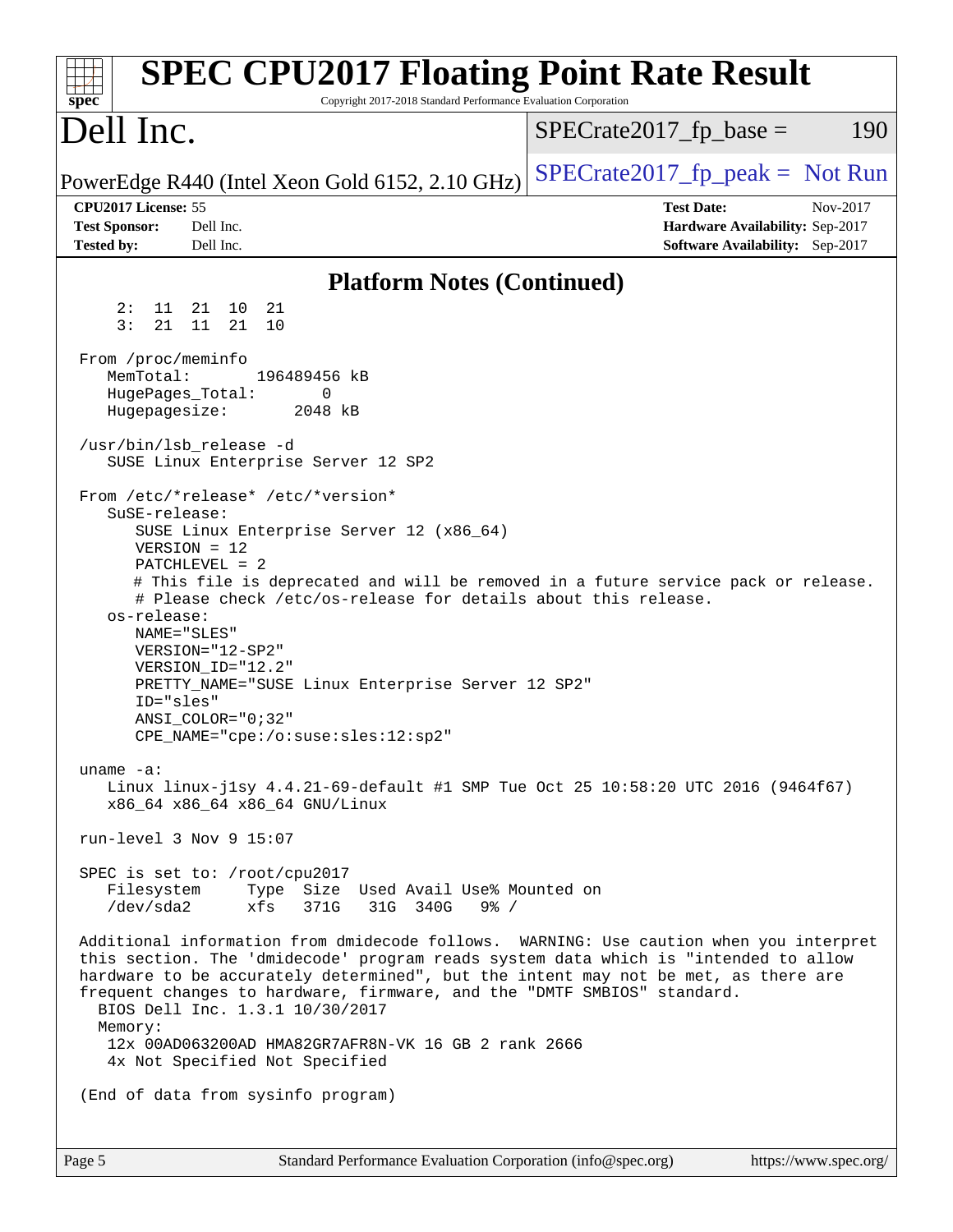| <b>SPEC CPU2017 Floating Point Rate Result</b><br>Copyright 2017-2018 Standard Performance Evaluation Corporation<br>spec <sup>®</sup>                                                        |                                                                                                            |  |  |  |  |
|-----------------------------------------------------------------------------------------------------------------------------------------------------------------------------------------------|------------------------------------------------------------------------------------------------------------|--|--|--|--|
| Dell Inc.                                                                                                                                                                                     | $SPECrate2017fr base =$<br>190                                                                             |  |  |  |  |
| PowerEdge R440 (Intel Xeon Gold 6152, 2.10 GHz)                                                                                                                                               | $SPECrate2017fr peak = Not Run$                                                                            |  |  |  |  |
| CPU2017 License: 55<br><b>Test Sponsor:</b><br>Dell Inc.<br><b>Tested by:</b><br>Dell Inc.                                                                                                    | <b>Test Date:</b><br>Nov-2017<br>Hardware Availability: Sep-2017<br><b>Software Availability:</b> Sep-2017 |  |  |  |  |
| <b>Compiler Version Notes</b>                                                                                                                                                                 |                                                                                                            |  |  |  |  |
| 519.1bm_r(base) 538.imagick_r(base) 544.nab_r(base)<br>CC.                                                                                                                                    | ======================                                                                                     |  |  |  |  |
| __________________________________<br>icc (ICC) 18.0.0 20170811<br>Copyright (C) 1985-2017 Intel Corporation. All rights reserved.                                                            |                                                                                                            |  |  |  |  |
| $CXXC 508.namd_r(base) 510.parest_r(base)$                                                                                                                                                    |                                                                                                            |  |  |  |  |
| icpc (ICC) 18.0.0 20170811<br>Copyright (C) 1985-2017 Intel Corporation. All rights reserved.                                                                                                 |                                                                                                            |  |  |  |  |
| 511.povray_r(base) 526.blender_r(base)<br>CC.                                                                                                                                                 |                                                                                                            |  |  |  |  |
| icpc (ICC) 18.0.0 20170811<br>Copyright (C) 1985-2017 Intel Corporation. All rights reserved.<br>icc (ICC) 18.0.0 20170811<br>Copyright (C) 1985-2017 Intel Corporation. All rights reserved. |                                                                                                            |  |  |  |  |
| FC 507.cactuBSSN_r(base)                                                                                                                                                                      |                                                                                                            |  |  |  |  |
| icpc (ICC) 18.0.0 20170811<br>Copyright (C) 1985-2017 Intel Corporation. All rights reserved.<br>icc (ICC) 18.0.0 20170811                                                                    |                                                                                                            |  |  |  |  |
| Copyright (C) 1985-2017 Intel Corporation.<br>ifort (IFORT) 18.0.0 20170811<br>Copyright (C) 1985-2017 Intel Corporation. All rights reserved.                                                | All rights reserved.                                                                                       |  |  |  |  |
|                                                                                                                                                                                               |                                                                                                            |  |  |  |  |
| $FC$ 503.bwaves_r(base) 549.fotonik3d_r(base) 554.roms_r(base)                                                                                                                                |                                                                                                            |  |  |  |  |
| ifort (IFORT) 18.0.0 20170811<br>Copyright (C) 1985-2017 Intel Corporation. All rights reserved.                                                                                              |                                                                                                            |  |  |  |  |
| $CC$ 521.wrf_r(base) 527.cam4_r(base)                                                                                                                                                         |                                                                                                            |  |  |  |  |
| ifort (IFORT) 18.0.0 20170811<br>Copyright (C) 1985-2017 Intel Corporation. All rights reserved.<br>icc (ICC) 18.0.0 20170811                                                                 |                                                                                                            |  |  |  |  |
| (Continued on next page)                                                                                                                                                                      |                                                                                                            |  |  |  |  |
| Page 6<br>Standard Performance Evaluation Corporation (info@spec.org)<br>https://www.spec.org/                                                                                                |                                                                                                            |  |  |  |  |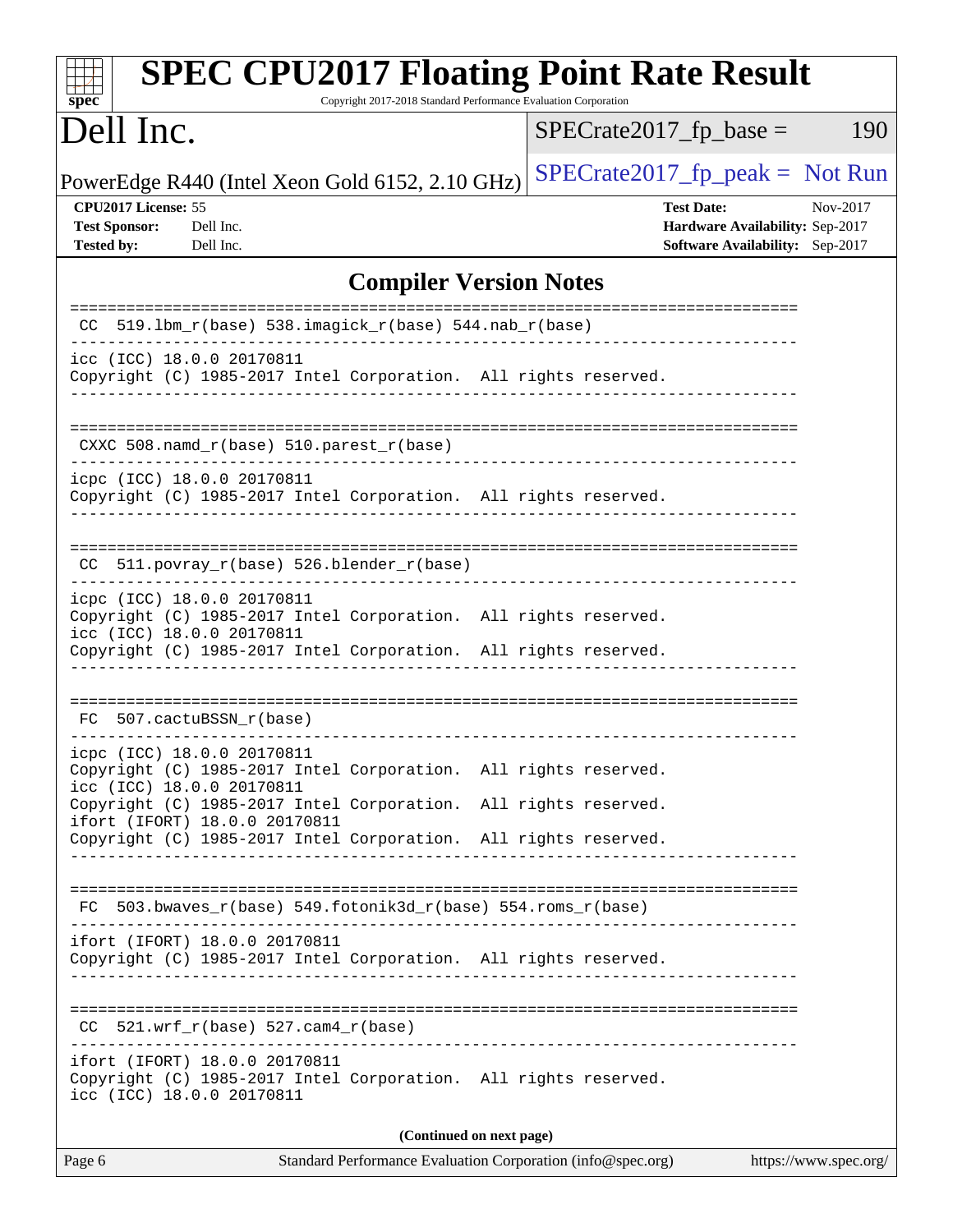#### **[SPEC CPU2017 Floating Point Rate Result](http://www.spec.org/auto/cpu2017/Docs/result-fields.html#SPECCPU2017FloatingPointRateResult)** H F **[spec](http://www.spec.org/)** Copyright 2017-2018 Standard Performance Evaluation Corporation Dell Inc.  $SPECTate2017<sub>fr</sub> base = 190$ PowerEdge R440 (Intel Xeon Gold 6152, 2.10 GHz)  $\left|$  [SPECrate2017\\_fp\\_peak =](http://www.spec.org/auto/cpu2017/Docs/result-fields.html#SPECrate2017fppeak) Not Run **[CPU2017 License:](http://www.spec.org/auto/cpu2017/Docs/result-fields.html#CPU2017License)** 55 **[Test Date:](http://www.spec.org/auto/cpu2017/Docs/result-fields.html#TestDate)** Nov-2017 **[Test Sponsor:](http://www.spec.org/auto/cpu2017/Docs/result-fields.html#TestSponsor)** Dell Inc. **[Hardware Availability:](http://www.spec.org/auto/cpu2017/Docs/result-fields.html#HardwareAvailability)** Sep-2017 **[Tested by:](http://www.spec.org/auto/cpu2017/Docs/result-fields.html#Testedby)** Dell Inc. **[Software Availability:](http://www.spec.org/auto/cpu2017/Docs/result-fields.html#SoftwareAvailability)** Sep-2017 **[Compiler Version Notes \(Continued\)](http://www.spec.org/auto/cpu2017/Docs/result-fields.html#CompilerVersionNotes)**

Copyright (C) 1985-2017 Intel Corporation. All rights reserved.

------------------------------------------------------------------------------

# **[Base Compiler Invocation](http://www.spec.org/auto/cpu2017/Docs/result-fields.html#BaseCompilerInvocation)**

[C benchmarks](http://www.spec.org/auto/cpu2017/Docs/result-fields.html#Cbenchmarks): [icc](http://www.spec.org/cpu2017/results/res2017q4/cpu2017-20171127-00947.flags.html#user_CCbase_intel_icc_18.0_66fc1ee009f7361af1fbd72ca7dcefbb700085f36577c54f309893dd4ec40d12360134090235512931783d35fd58c0460139e722d5067c5574d8eaf2b3e37e92)

[C++ benchmarks:](http://www.spec.org/auto/cpu2017/Docs/result-fields.html#CXXbenchmarks) [icpc](http://www.spec.org/cpu2017/results/res2017q4/cpu2017-20171127-00947.flags.html#user_CXXbase_intel_icpc_18.0_c510b6838c7f56d33e37e94d029a35b4a7bccf4766a728ee175e80a419847e808290a9b78be685c44ab727ea267ec2f070ec5dc83b407c0218cded6866a35d07)

[Fortran benchmarks](http://www.spec.org/auto/cpu2017/Docs/result-fields.html#Fortranbenchmarks): [ifort](http://www.spec.org/cpu2017/results/res2017q4/cpu2017-20171127-00947.flags.html#user_FCbase_intel_ifort_18.0_8111460550e3ca792625aed983ce982f94888b8b503583aa7ba2b8303487b4d8a21a13e7191a45c5fd58ff318f48f9492884d4413fa793fd88dd292cad7027ca)

[Benchmarks using both Fortran and C](http://www.spec.org/auto/cpu2017/Docs/result-fields.html#BenchmarksusingbothFortranandC): [ifort](http://www.spec.org/cpu2017/results/res2017q4/cpu2017-20171127-00947.flags.html#user_CC_FCbase_intel_ifort_18.0_8111460550e3ca792625aed983ce982f94888b8b503583aa7ba2b8303487b4d8a21a13e7191a45c5fd58ff318f48f9492884d4413fa793fd88dd292cad7027ca) [icc](http://www.spec.org/cpu2017/results/res2017q4/cpu2017-20171127-00947.flags.html#user_CC_FCbase_intel_icc_18.0_66fc1ee009f7361af1fbd72ca7dcefbb700085f36577c54f309893dd4ec40d12360134090235512931783d35fd58c0460139e722d5067c5574d8eaf2b3e37e92)

[Benchmarks using both C and C++](http://www.spec.org/auto/cpu2017/Docs/result-fields.html#BenchmarksusingbothCandCXX): [icpc](http://www.spec.org/cpu2017/results/res2017q4/cpu2017-20171127-00947.flags.html#user_CC_CXXbase_intel_icpc_18.0_c510b6838c7f56d33e37e94d029a35b4a7bccf4766a728ee175e80a419847e808290a9b78be685c44ab727ea267ec2f070ec5dc83b407c0218cded6866a35d07) [icc](http://www.spec.org/cpu2017/results/res2017q4/cpu2017-20171127-00947.flags.html#user_CC_CXXbase_intel_icc_18.0_66fc1ee009f7361af1fbd72ca7dcefbb700085f36577c54f309893dd4ec40d12360134090235512931783d35fd58c0460139e722d5067c5574d8eaf2b3e37e92)

[Benchmarks using Fortran, C, and C++:](http://www.spec.org/auto/cpu2017/Docs/result-fields.html#BenchmarksusingFortranCandCXX) [icpc](http://www.spec.org/cpu2017/results/res2017q4/cpu2017-20171127-00947.flags.html#user_CC_CXX_FCbase_intel_icpc_18.0_c510b6838c7f56d33e37e94d029a35b4a7bccf4766a728ee175e80a419847e808290a9b78be685c44ab727ea267ec2f070ec5dc83b407c0218cded6866a35d07) [icc](http://www.spec.org/cpu2017/results/res2017q4/cpu2017-20171127-00947.flags.html#user_CC_CXX_FCbase_intel_icc_18.0_66fc1ee009f7361af1fbd72ca7dcefbb700085f36577c54f309893dd4ec40d12360134090235512931783d35fd58c0460139e722d5067c5574d8eaf2b3e37e92) [ifort](http://www.spec.org/cpu2017/results/res2017q4/cpu2017-20171127-00947.flags.html#user_CC_CXX_FCbase_intel_ifort_18.0_8111460550e3ca792625aed983ce982f94888b8b503583aa7ba2b8303487b4d8a21a13e7191a45c5fd58ff318f48f9492884d4413fa793fd88dd292cad7027ca)

## **[Base Portability Flags](http://www.spec.org/auto/cpu2017/Docs/result-fields.html#BasePortabilityFlags)**

 503.bwaves\_r: [-DSPEC\\_LP64](http://www.spec.org/cpu2017/results/res2017q4/cpu2017-20171127-00947.flags.html#suite_basePORTABILITY503_bwaves_r_DSPEC_LP64) 507.cactuBSSN\_r: [-DSPEC\\_LP64](http://www.spec.org/cpu2017/results/res2017q4/cpu2017-20171127-00947.flags.html#suite_basePORTABILITY507_cactuBSSN_r_DSPEC_LP64) 508.namd\_r: [-DSPEC\\_LP64](http://www.spec.org/cpu2017/results/res2017q4/cpu2017-20171127-00947.flags.html#suite_basePORTABILITY508_namd_r_DSPEC_LP64) 510.parest\_r: [-DSPEC\\_LP64](http://www.spec.org/cpu2017/results/res2017q4/cpu2017-20171127-00947.flags.html#suite_basePORTABILITY510_parest_r_DSPEC_LP64) 511.povray\_r: [-DSPEC\\_LP64](http://www.spec.org/cpu2017/results/res2017q4/cpu2017-20171127-00947.flags.html#suite_basePORTABILITY511_povray_r_DSPEC_LP64) 519.lbm\_r: [-DSPEC\\_LP64](http://www.spec.org/cpu2017/results/res2017q4/cpu2017-20171127-00947.flags.html#suite_basePORTABILITY519_lbm_r_DSPEC_LP64) 521.wrf\_r: [-DSPEC\\_LP64](http://www.spec.org/cpu2017/results/res2017q4/cpu2017-20171127-00947.flags.html#suite_basePORTABILITY521_wrf_r_DSPEC_LP64) [-DSPEC\\_CASE\\_FLAG](http://www.spec.org/cpu2017/results/res2017q4/cpu2017-20171127-00947.flags.html#b521.wrf_r_baseCPORTABILITY_DSPEC_CASE_FLAG) [-convert big\\_endian](http://www.spec.org/cpu2017/results/res2017q4/cpu2017-20171127-00947.flags.html#user_baseFPORTABILITY521_wrf_r_convert_big_endian_c3194028bc08c63ac5d04de18c48ce6d347e4e562e8892b8bdbdc0214820426deb8554edfa529a3fb25a586e65a3d812c835984020483e7e73212c4d31a38223) 526.blender\_r: [-DSPEC\\_LP64](http://www.spec.org/cpu2017/results/res2017q4/cpu2017-20171127-00947.flags.html#suite_basePORTABILITY526_blender_r_DSPEC_LP64) [-DSPEC\\_LINUX](http://www.spec.org/cpu2017/results/res2017q4/cpu2017-20171127-00947.flags.html#b526.blender_r_baseCPORTABILITY_DSPEC_LINUX) [-funsigned-char](http://www.spec.org/cpu2017/results/res2017q4/cpu2017-20171127-00947.flags.html#user_baseCPORTABILITY526_blender_r_force_uchar_40c60f00ab013830e2dd6774aeded3ff59883ba5a1fc5fc14077f794d777847726e2a5858cbc7672e36e1b067e7e5c1d9a74f7176df07886a243d7cc18edfe67) 527.cam4\_r: [-DSPEC\\_LP64](http://www.spec.org/cpu2017/results/res2017q4/cpu2017-20171127-00947.flags.html#suite_basePORTABILITY527_cam4_r_DSPEC_LP64) [-DSPEC\\_CASE\\_FLAG](http://www.spec.org/cpu2017/results/res2017q4/cpu2017-20171127-00947.flags.html#b527.cam4_r_baseCPORTABILITY_DSPEC_CASE_FLAG) 538.imagick\_r: [-DSPEC\\_LP64](http://www.spec.org/cpu2017/results/res2017q4/cpu2017-20171127-00947.flags.html#suite_basePORTABILITY538_imagick_r_DSPEC_LP64) 544.nab\_r: [-DSPEC\\_LP64](http://www.spec.org/cpu2017/results/res2017q4/cpu2017-20171127-00947.flags.html#suite_basePORTABILITY544_nab_r_DSPEC_LP64) 549.fotonik3d\_r: [-DSPEC\\_LP64](http://www.spec.org/cpu2017/results/res2017q4/cpu2017-20171127-00947.flags.html#suite_basePORTABILITY549_fotonik3d_r_DSPEC_LP64) 554.roms\_r: [-DSPEC\\_LP64](http://www.spec.org/cpu2017/results/res2017q4/cpu2017-20171127-00947.flags.html#suite_basePORTABILITY554_roms_r_DSPEC_LP64)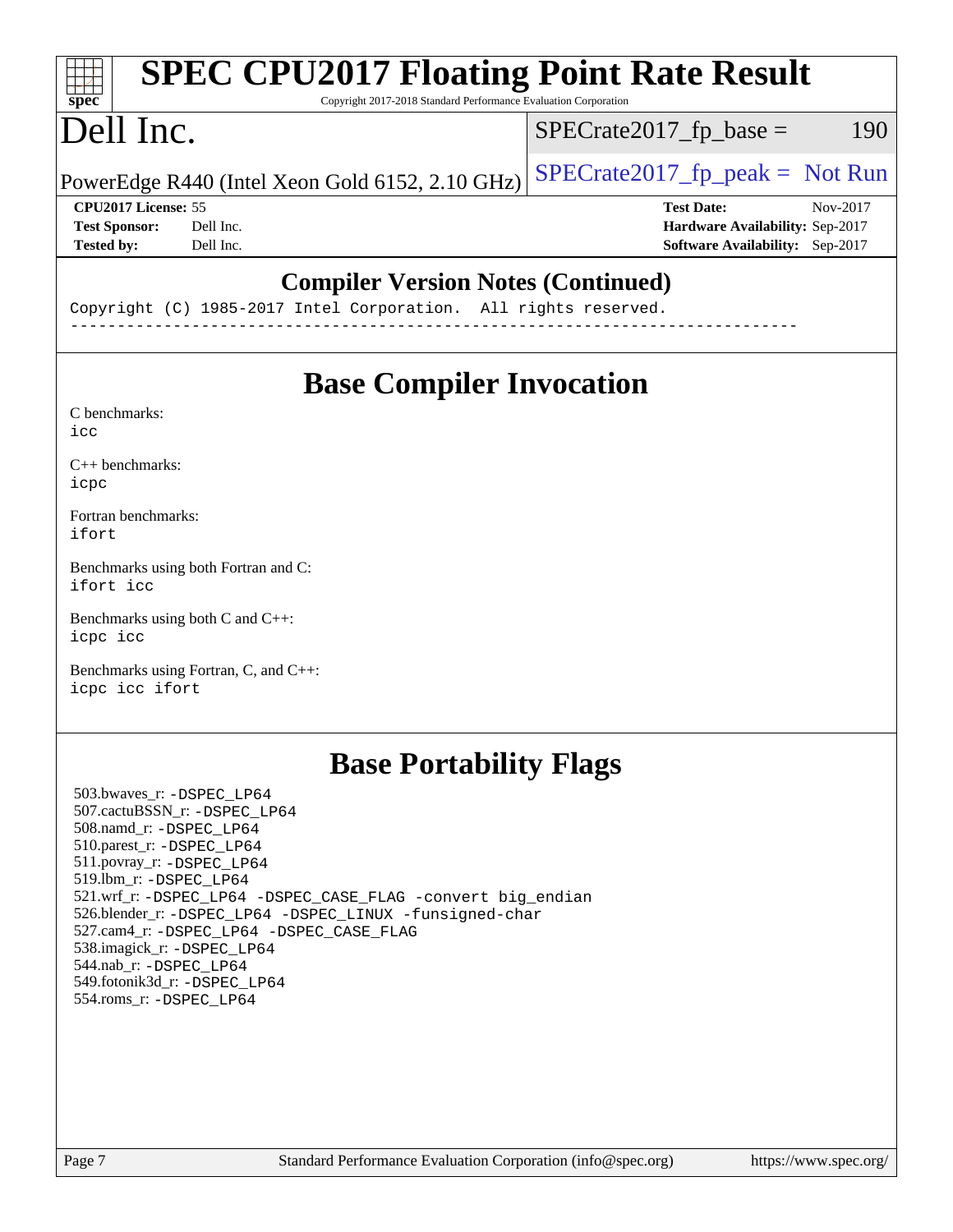| <b>SPEC CPU2017 Floating Point Rate Result</b><br>Copyright 2017-2018 Standard Performance Evaluation Corporation<br>spec <sup>®</sup>                                              |                                                                                                            |
|-------------------------------------------------------------------------------------------------------------------------------------------------------------------------------------|------------------------------------------------------------------------------------------------------------|
| Dell Inc.                                                                                                                                                                           | $SPECrate2017fp base =$<br>190                                                                             |
| PowerEdge R440 (Intel Xeon Gold 6152, 2.10 GHz)                                                                                                                                     | $SPECrate2017_fp\_peak = Not Run$                                                                          |
| CPU2017 License: 55<br><b>Test Sponsor:</b><br>Dell Inc.<br>Dell Inc.<br><b>Tested by:</b>                                                                                          | <b>Test Date:</b><br>Nov-2017<br>Hardware Availability: Sep-2017<br><b>Software Availability:</b> Sep-2017 |
| <b>Base Optimization Flags</b>                                                                                                                                                      |                                                                                                            |
| C benchmarks:<br>-xCORE-AVX2 -ipo -03 -no-prec-div -qopt-prefetch -ffinite-math-only<br>-qopt-mem-layout-trans=3                                                                    |                                                                                                            |
| $C_{++}$ benchmarks:<br>-xCORE-AVX2 -ipo -03 -no-prec-div -qopt-prefetch -ffinite-math-only<br>-qopt-mem-layout-trans=3                                                             |                                                                                                            |
| Fortran benchmarks:<br>-xCORE-AVX2 -ipo -03 -no-prec-div -qopt-prefetch -ffinite-math-only<br>-qopt-mem-layout-trans=3 -nostandard-realloc-lhs -align array32byte                   |                                                                                                            |
| Benchmarks using both Fortran and C:<br>-xCORE-AVX2 -ipo -03 -no-prec-div -qopt-prefetch -ffinite-math-only<br>-qopt-mem-layout-trans=3 -nostandard-realloc-lhs -align array32byte  |                                                                                                            |
| Benchmarks using both $C$ and $C_{++}$ :<br>-xCORE-AVX2 -ipo -03 -no-prec-div -qopt-prefetch -ffinite-math-only<br>-qopt-mem-layout-trans=3                                         |                                                                                                            |
| Benchmarks using Fortran, C, and C++:<br>-xCORE-AVX2 -ipo -03 -no-prec-div -qopt-prefetch -ffinite-math-only<br>-qopt-mem-layout-trans=3 -nostandard-realloc-lhs -align array32byte |                                                                                                            |
| <b>Base Other Flags</b>                                                                                                                                                             |                                                                                                            |
| C benchmarks:<br>$-m64 - std= c11$                                                                                                                                                  |                                                                                                            |
| $C++$ benchmarks:<br>$-m64$                                                                                                                                                         |                                                                                                            |
| Fortran benchmarks:<br>$-m64$                                                                                                                                                       |                                                                                                            |
| Benchmarks using both Fortran and C:<br>$-m64 - std= c11$                                                                                                                           |                                                                                                            |
| Benchmarks using both $C$ and $C_{++}$ :<br>$-m64 - std= c11$                                                                                                                       |                                                                                                            |
| Benchmarks using Fortran, C, and C++:<br>$-m64 - std = c11$                                                                                                                         |                                                                                                            |
| Standard Performance Evaluation Corporation (info@spec.org)<br>Page 8                                                                                                               | https://www.spec.org/                                                                                      |